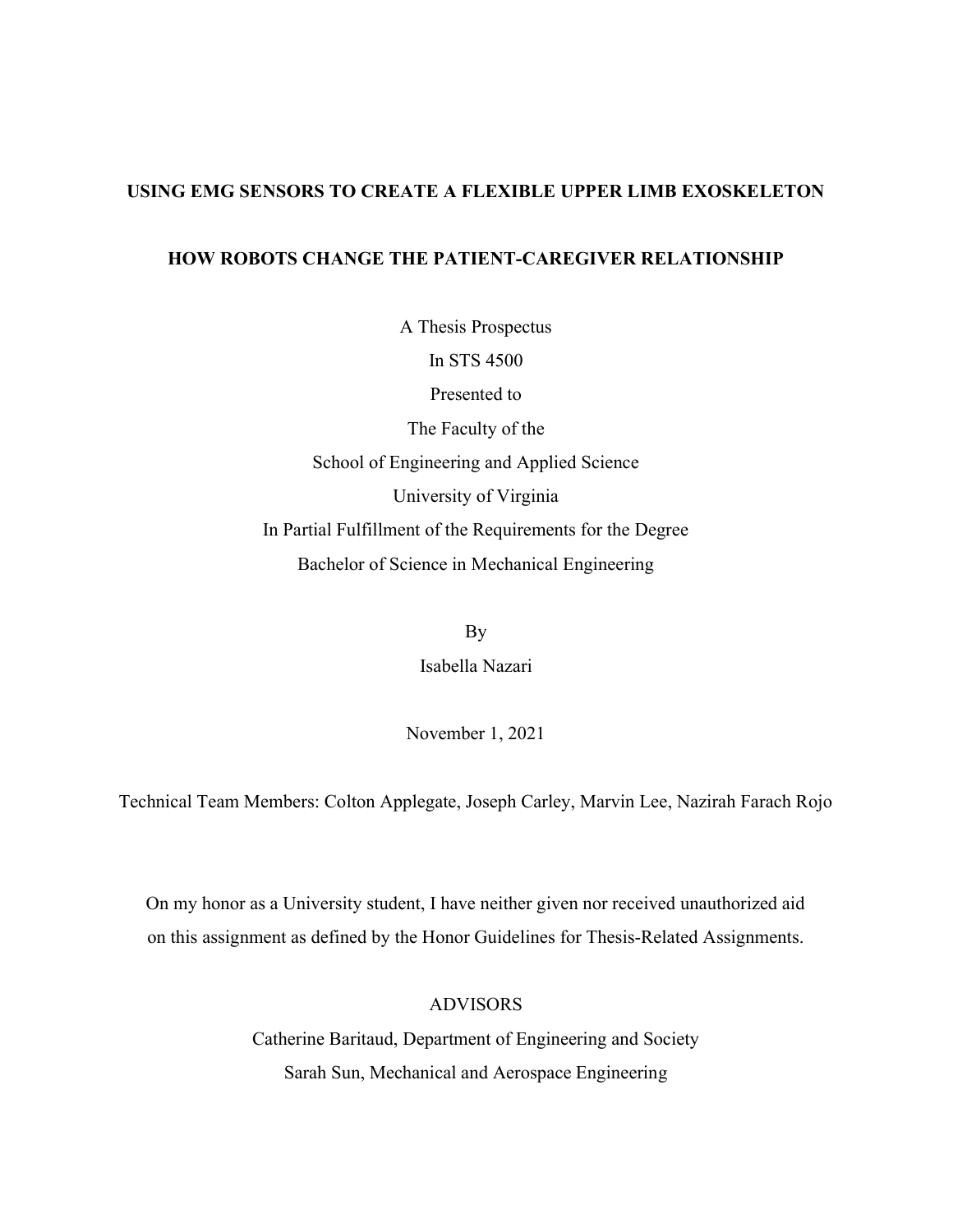There has been a vastly growing research interest in both the cause and cure of Amyotrophic Lateral Sclerosis (ALS) since the 1990s (Keirnan et al., 2011, p. 942). According to the ALS Association, ALS is "a progressive neurodegenerative disease that affects nerve cells in the brain and the spinal cord" (Understanding ALS section). Because ALS causes a disconnect between the brain and the muscles, a wearable upper limb exoskeleton would be useful in assisting with everyday tasks. While there are multiple upper limb exoskeletons already on the market, most of them are heavy and bulky and therefore uncomfortable to wear, especially for persons with disabilities. Combining EMG sensors, pneumatic actuators, and feedback control will produce a wearable upper limb exoskeleton that is more natural feeling and will provide rehabilitation and motor control for people with ALS. The use of exoskeletons in patient care will hopefully lead to better-quality relationships between patients and caregivers.

The technical project tightly couples with the STS research project to analyze how a wearable exoskeleton will affect the relationship between patients and caregivers. During the Fall 2021 semester, a flexible upper limb exoskeleton will be designed, and during the Spring 2022 semester, the exoskeleton will be printed and tested on human subjects at the University of Virginia hospital. The STS research discussing the use of exoskeletons and robots for elderly health care will be carried out during both semesters. As health care for the elderly becomes a more prevalent topic and a "gray tsunami" of older individuals outnumbering children approaches, it is important to recognize the impact that technologies like exoskeletons will have on different social groups (Engelhart, 2021).

## USING EMG SENSORS TO CREATE A FLEXIBLE UPPER LIMB EXOSKELETON

The objective of this technical project is to design a 5 degree of freedom, flexible upper limb exoskeleton for patients with ALS. The main purpose of creating an exoskeleton is to assist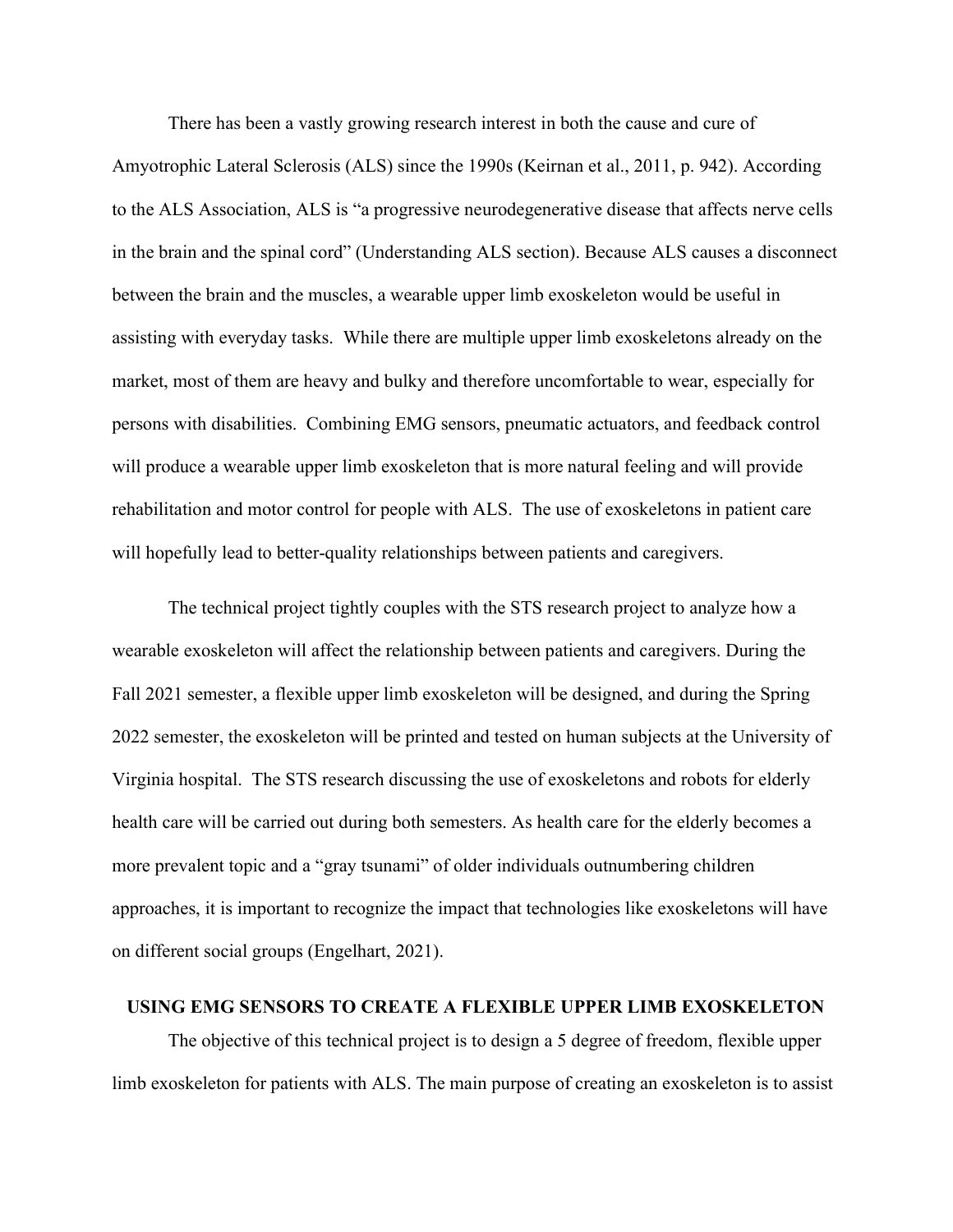in performing daily activities by controlling the muscles in an arm more efficiently (Perry et al., 2007, p. 408). While there have been numerous upper limb exoskeletons already created and tested, there is a lack of research on the use of flexible EMG sensors and sensing systems to create wearable technologies that move more naturally with a human arm. Although this flexible exoskeleton will be more comfortable and easier to maneuver in theory, Ruiz (2006) highlights that with lighter robotic parts comes the tradeoff of less powerful designs (Conclusions section).

This project will be conducted in the two semester capstone classes, ME Design I and II, under the guidance of Sarah Sun in the department of Mechanical and Aerospace Engineering at the University of Virginia. Together in a group of 15 students, the technical project will be completed in May of 2022. The technical project will be in the form of a scholarly article with a long-term goal of presenting at various biomechanics conferences. The project will be divided into three sub-groups of five students each, where the first group will handle the wearable sensors, the second group will handle the wearable actuators in the shoulder joint, and the third group will handle the wearable actuators in the elbow joint. Isabella Nazari, Colton Applegate, Joseph Carley, Marvin Lee, and Nazirah Farach Rojo will manage the shoulder joint group. In order to develop the appropriate electrical and mechanical components for a functioning upper limb exoskeleton, both forward and inverse kinematics and dynamics will be needed as well as computer aided designs. It will also be necessary to understand and interpret human kinematics in order to mimic the motions required to carry out daily activities (Jarrasse & Morel, 2012, p. 697).

The design process for the wearable actuator side of the technical project is described in Figure 1 (p. 3). The first step is to decide on the number of degrees of freedom that the exoskeleton will have. Shoulder joints have three degrees of freedom: abduction-adduction,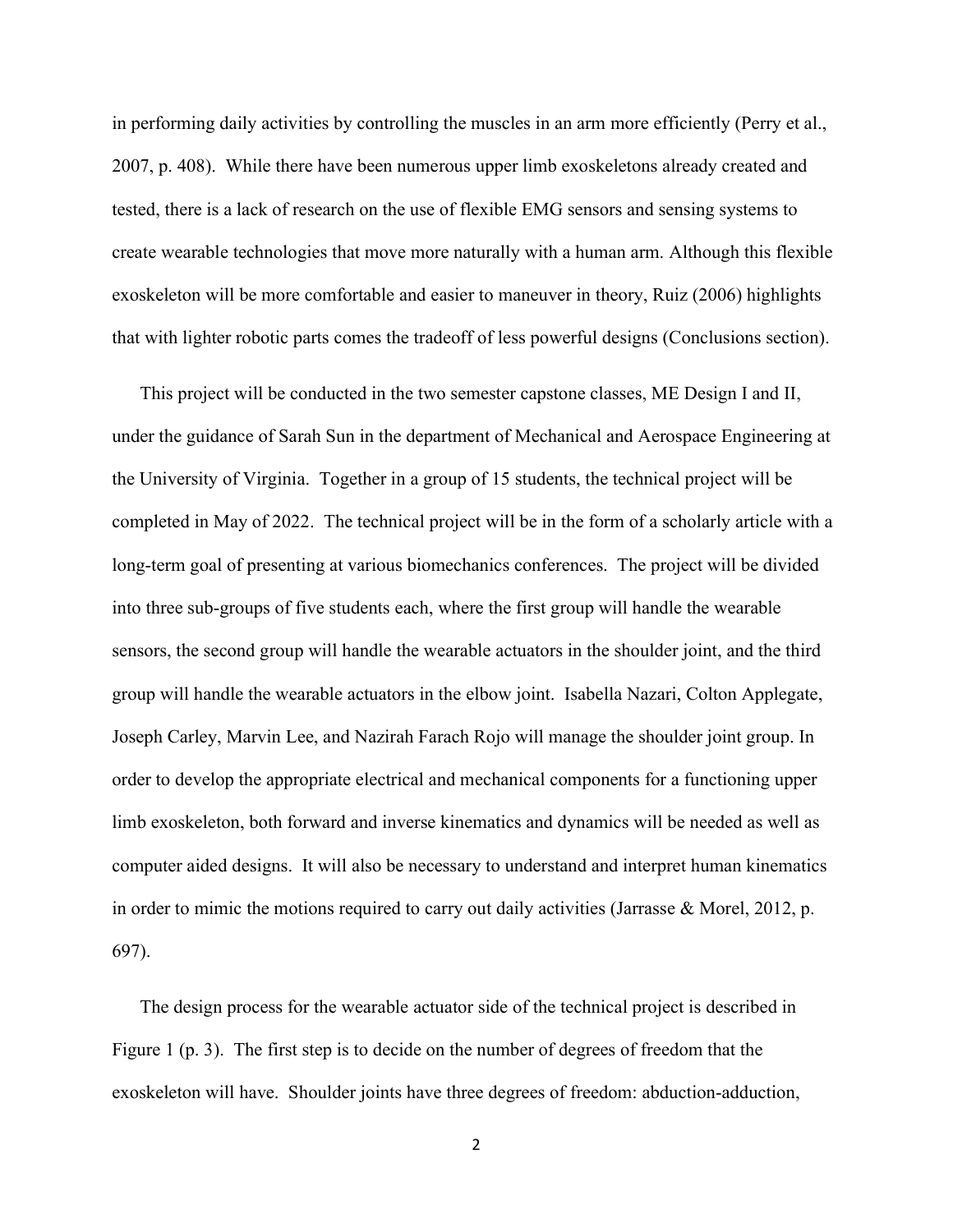flexion-extension, and rotation. Elbow joints have two degrees of freedom: flexion-extension and rotation. Combining the maximum number of degrees in both joints yields a total of five degrees for the exoskeleton as a whole. After deciding to design all five degrees of freedom, it is crucial to understand the design requirements for both motion range and force range. Motion range is defined by the Denavit-Hartenberg (D-H) convention parameters. The D-H convention is a useful technique for selecting the frames of rotation for the homogeneous transformations needed for forward kinematics equations (Balasubramanian, n.d.). The D-H parameters and table set up for an arm are described in Figure 2 (p. 4). The next step is to choose the actuators that will be used to mimic the muscles of an arm in the exoskeleton. Unlike traditional exoskeletons that use DC motors, this design will use soft-pneumatic actuators that act as air muscles. The artificial muscles will "actively contract and/or actively expand in length when excited by a stimulus" (Mirvakili & Hunter, 2018, p. 2). In this case, the muscles will react to the pressure from a compressed air source. The final step is to create a prototype for the exoskeleton and test it on individuals with motor function loss such as ALS. The prototype will be developed with a computer aided design (CAD) model and put together using a combination of 3D printing and purchasing other components. The exoskeleton will function with the partnership of the EMG sensor team and the necessary Arduino codes to operate the air pumps.



Figure 1: Actuator design plan. Mapping of the steps required for designing the wearable actuators in the exoskeleton. (Nazari, 2021).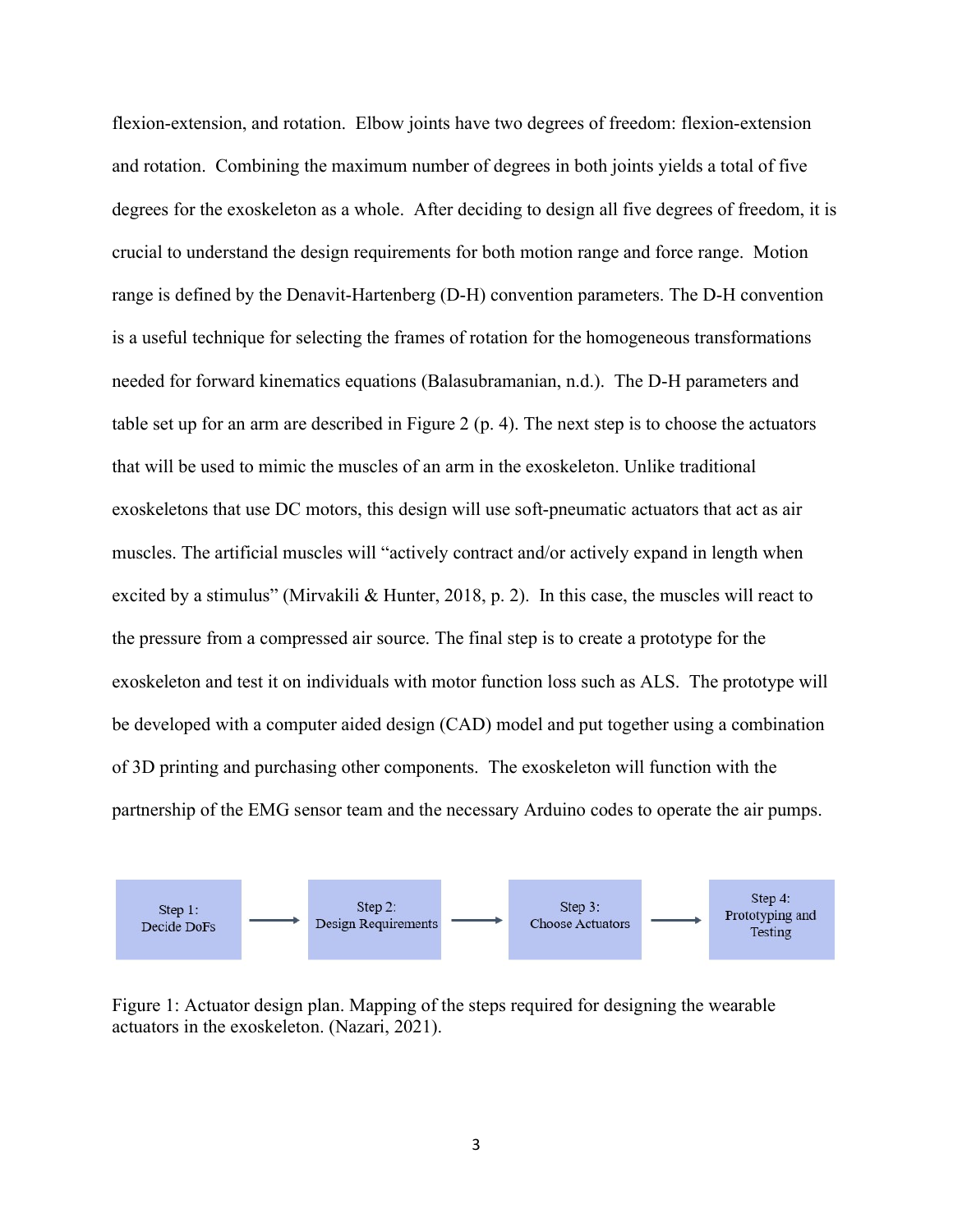| Joint    | $\beta_i$                                        | Number                  | $\alpha_i$ | $a_i$          | $d_i$            | $\theta_i$           |
|----------|--------------------------------------------------|-------------------------|------------|----------------|------------------|----------------------|
| Base     | 0                                                | $1_{(0 \rightarrow 1)}$ | $\bf{0}$   | a <sub>0</sub> | $d_0$            | $\bf{0}$             |
| Shoulder | $(-90)$ medial rotation/lateral rotation $(+90)$ | $2_{(1\rightarrow 2)}$  | $-90$      | $\mathbf{0}$   | $\bf{0}$         | $\beta_1 + 90^\circ$ |
| Shoulder | $(-180)$ abduction/adduction $(+50)$             | $3_{(2\rightarrow 3)}$  | $+90$      | $\Omega$       | $\boldsymbol{0}$ | $\beta_2 + 90^\circ$ |
| Shoulder | $(-180)$ flexion/extension(+80)                  | $4_{(3\rightarrow 4)}$  | $\bf{0}$   | $l_1$          | $\boldsymbol{0}$ | $\beta_3 + 90$       |
| Elbow    | $(-10)$ extension/flexion $(+145)$               | $5(4 \rightarrow 5)$    | $+90$      | $\bf{0}$       | $\bf{0}$         | $\beta_4 + 90^\circ$ |
| Elbow    | $(-90)$ pronation/supination $(+90)$             | $6(5-6)$                | $+90$      | $\Omega$       | l <sub>2</sub>   | $\beta_5 + 90$       |
| Wrist    | $(-90)$ flexion/extension $(+70)$                | $7_{(6\rightarrow7)}$   | $+90$      | $\theta$       | $\bf{0}$         | $\beta_6 + 90$       |
| Wrist    | $(-15)$ abduction/adduction $(+40)$              | $8(7-8)$                | $\bf{0}$   | $l_3$          | $\bf{0}$         | $\beta$ 7            |

Figure 2: D-H parameters for an arm. Table of degrees of freedom for each joint in the arm. (Sun, 2021).

In order to appropriately design the exoskeleton, the technical project group will develop an in-depth questionnaire survey for patients and their providers to complete. Figure 3 below provides a mapping of the design process that will be used for the questionnaire. According to Jenkins and Dillman (1995), visual elements should be consistent so that respondents can easily follow directions, and information should be presented in a clear manner so that respondents do not have to look elsewhere for guidance (p. 71). The results from this survey will give insight into the attitudes of subjects towards this research and their specific measurements needed for the device to fit.



Figure 3. Questionnaire planning/design. Explanation of the steps required for creating an effective questionnaire. (Sun, 2021).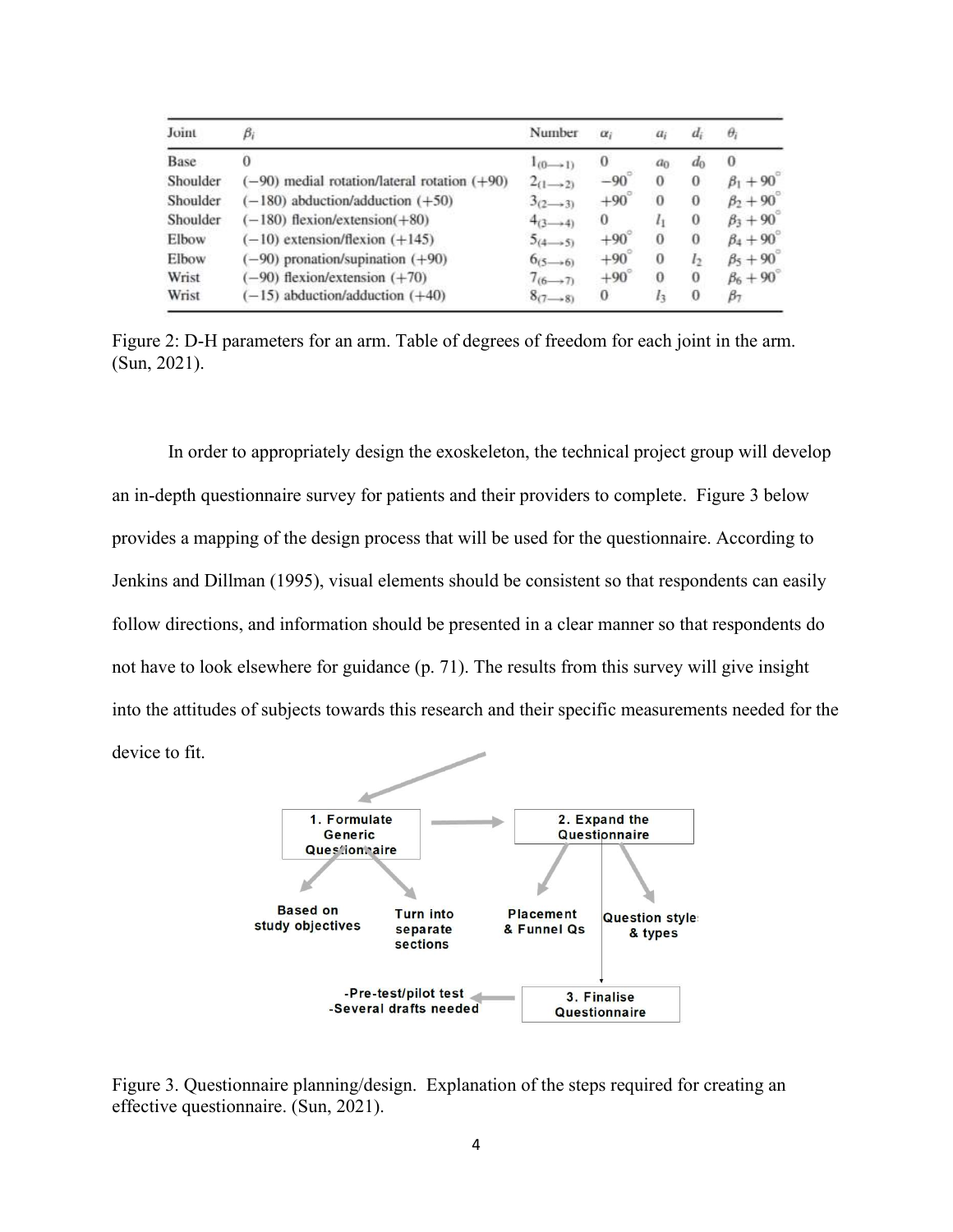## HOW ROBOTS CHANGE THE PATIENT-CAREGIVER RELATIONSHIP

More recently, there has been discussion about the appropriate care for the elderly population. The common interest is to offer health care that is customized for this specific group of people and offers the maximum amount of freedom for elderly people to choose what they want and need (Arnaert et al., 2005, p. 370). The STS topic aims to answer how responsibilities of a caregiver will shift with the addition of a wearable exoskeleton and how this will in turn affect the patient. Similarly, to the technical project, a scholarly article will be written to explore the STS research.

 Social robots are now a mechanism for elderly people to receive aid both mentally and physically. Many elderly people often feel lonely, and these robots offer support. The thought behind this idea is to create companions for this population without causing additional stress for caretakers and health workers (Moise, 2018). In this STS discussion, the idea of giving caregivers the opportunity to be more of a companion for the elderly instead of performing tasks for them is under review. With the assistance of an exoskeleton, caregivers will have extra time to focus more on mental health and quality of life in elderly patients. Caregivers also believe that if robots can provide help in certain aspects of patient care, they will then be able to focus on other, more important, parts of their relationships with their patients and even lessen the strain that caregiving can produce on both parties (Wang et al., 2017, p 74).

 Caregivers can range from formal hired staff to informal family and friends of the patient. In their paper discussing the types of care for the elderly, Swanberg and coauthors (2006) look at the experiences of employed caregivers. The combined stress of traditional work and taking care of family or friends "leads to a variety of physical, psychological, and financial consequences for the caregiver" (Swangerg et al., 2006, p. 419). While an accommodating workplace and flexible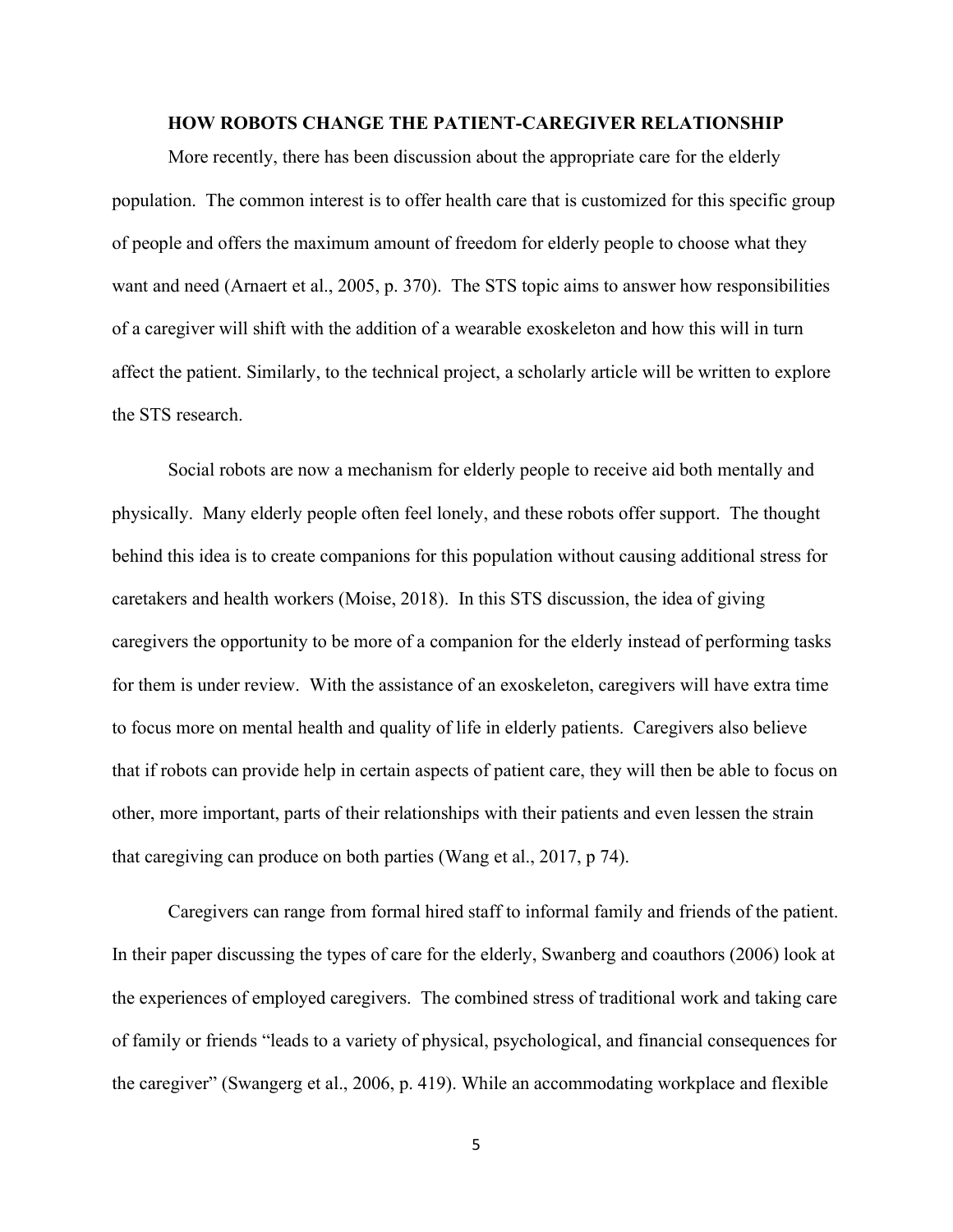employer can decrease the stress caused from balancing work with caregiving, technologies such as exoskeletons also have to ability to lighten the load on these workers.

In order to analyze the effectiveness of robots, and specifically exoskeletons, on decreasing loneliness and improving the patient-caregiver relationship, it is crucial to include the subjects themselves in the research. Most current research on robots for the elderly fails to include the subjects which causes inappropriate assumptions about the efficiency that technologies provide for the patient (Engelhart, 2021). There is great potential for the use of robots in social and physical care for the elderly, but only if done in an appropriate manner. By including elderly people in their own research studies and asking them what they believe is effective, robots will prove to be an asset in the health care department. While they cannot replace genuine human connections, they can offer support for both the elderly and the caregivers who can then focus on having more meaningful connections with their patients.

The patient-caregiver relationship is an important part of the health of both groups. John Law and Michel Callon's Actor- Network Theory analyzes the complex systems between various actors (1988). Figure 4 (p. 7) describes the network of patient-caregiver relationships, the motivations behind various actors' actions, and the connections that they have with each other. From an STS perspective, the main motivations of motor control technologies are to improve patient-caregiver relationships and reduce stress that arises for both groups. While the caregivers tend to feel overwhelmed from the workload that comes with taking care of elderly and sick individuals, patients tend to feel like a burden on others and do not want to have other people taking care of them (Engelhart, 2021). An exoskeleton can provide the independence that patients desire to feel more themselves all while relieving the caregivers from performing daily tasks including feeding and picking up objects. The goal of this research is to understand how

6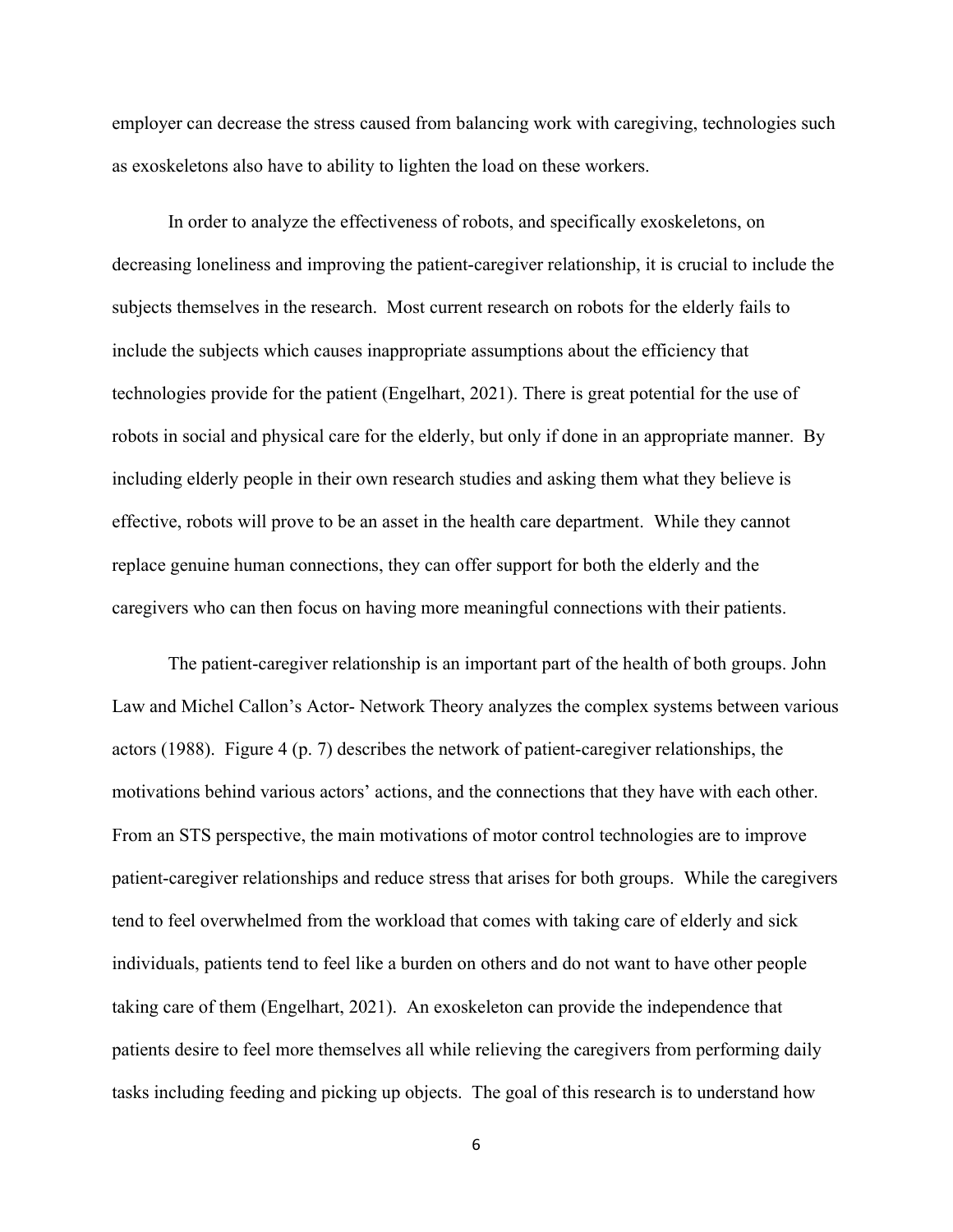the designed exoskeleton can change the dynamic of caregiving and in turn improve other factors of life including mental health and human connection.



Figure 4. Network of patient-caregiver relationships. Visual representation of the connections between actors and motivations. (Nazari, 2021).

## SOCIAL CONSTRUCTION OF TECHNOLOGY ANALYSIS

The Social Construction of Technology (SCOT) developed by Pinch and Bijker (1984) is an approach to understand the exchanges between technologies and their relevant social groups (p. 414). When applied to the issues in patient-caregiver relationships developed from degeneration of muscle control, a clear image of the importance of social groups can be displayed. Figure 5 (p. 8) relates the engineer that designs an exoskeleton to the social groups of caregivers, family and friends, patients with lack of motor function, and policy makers. The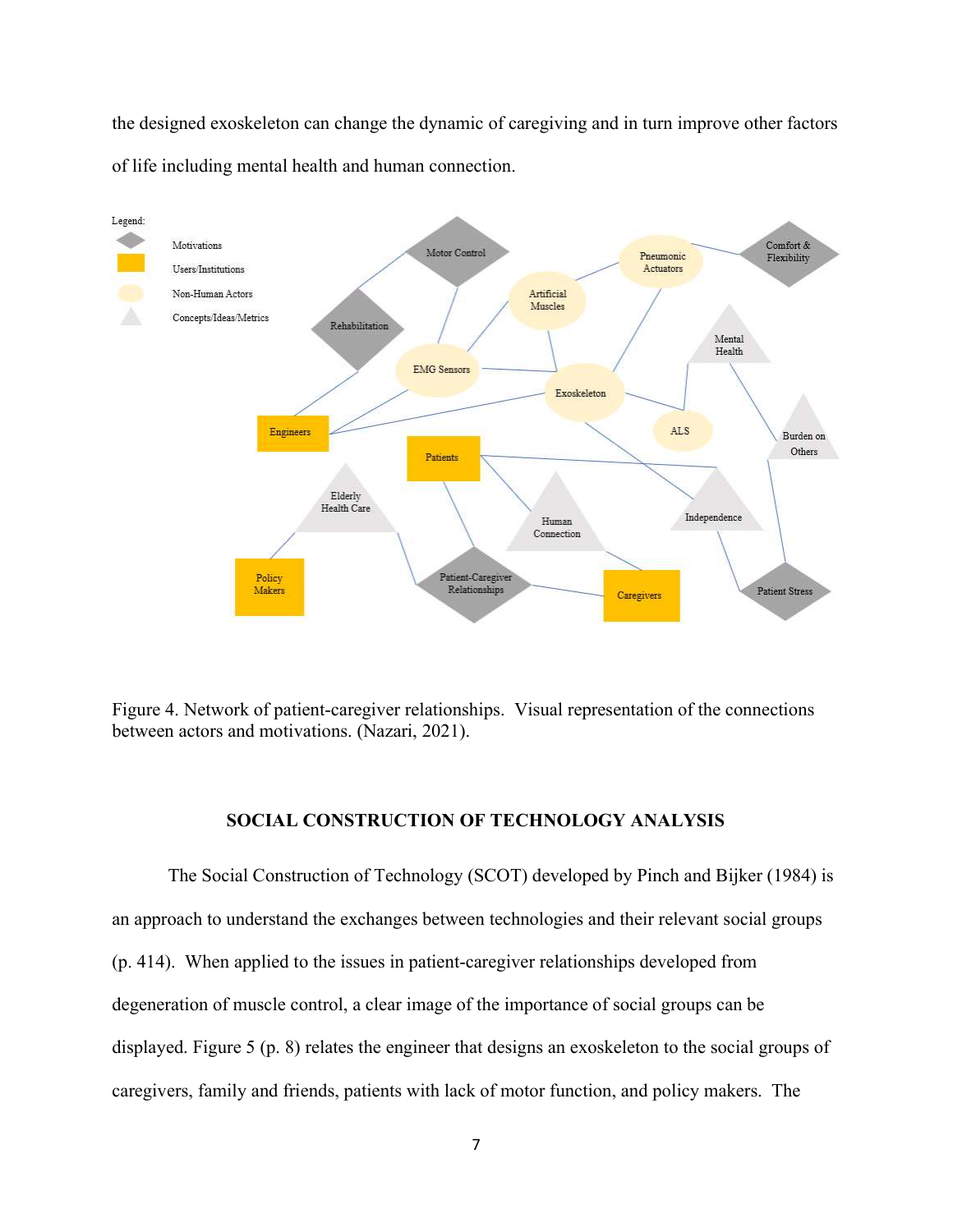arrows are pointed in both directions to depict the mutual exchange of information. For the patient, engineers are creating exoskeletons that will assist with muscle control. In order to customize the exoskeleton for the patient's needs, they will need to give feedback to the engineers. The engineers provide family, friends, and caregivers some relief from the tasks they perform to assist patients. In turn, the caregivers will help engineers understand what type of tasks are most important and how they can be replaced with the technology. Finally, policy makers work with engineers to make the technology readily available. By highlighting the importance of quality health care for the elderly, policy makers have the ability to push the technologies made by engineers through the design process. In order to address the problems that the STS research is attempting to solve, the engineers must listen to feedback and meet the requirements of the various social groups.



Figure 5: Social construction of exoskeletons. Diagram of the relationships between the engineers and other social groups. (Adapted by Nazari (2021) from Carlson, 2009).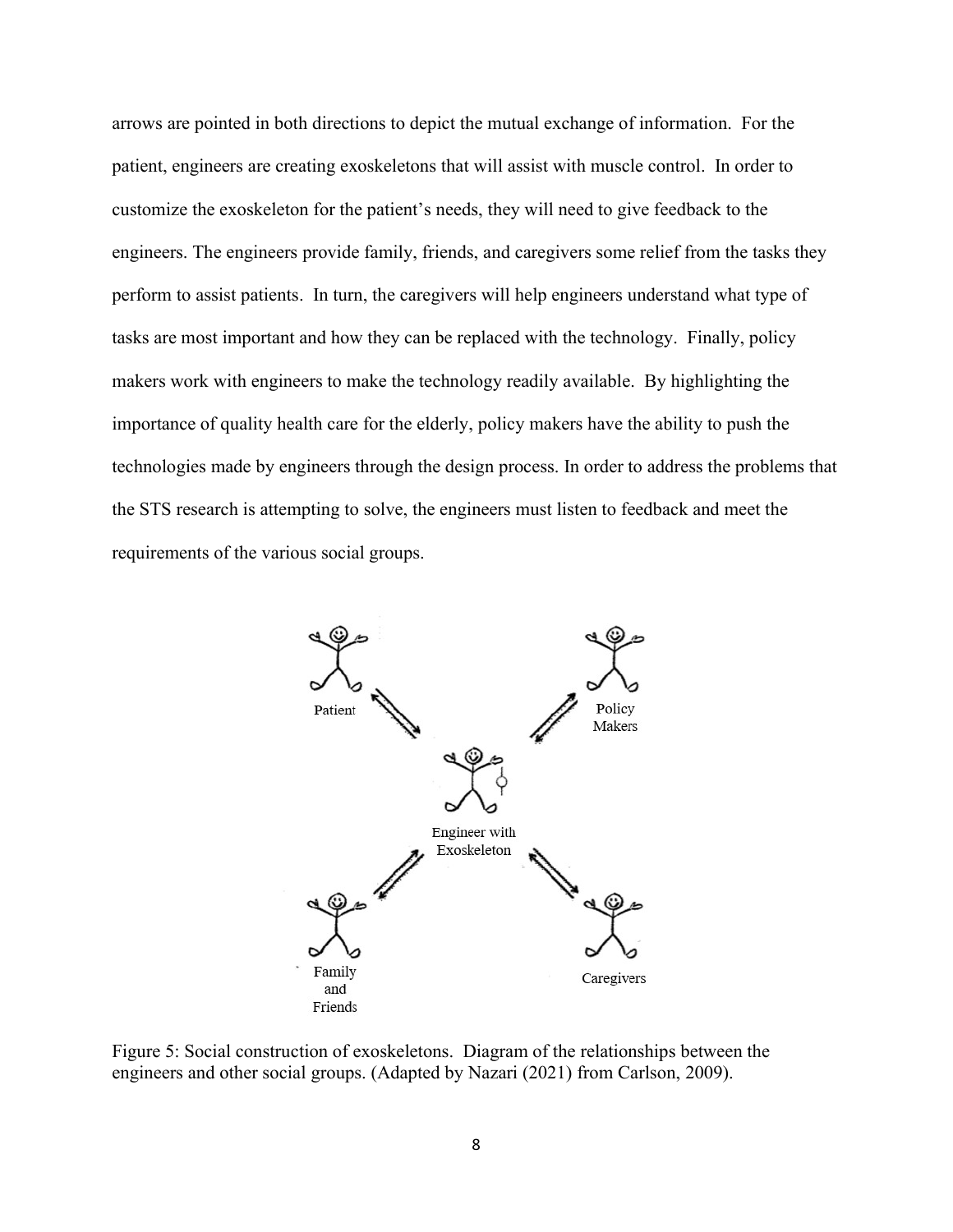### THE ROLE OF EXOSKELETONS IN ELDERLY HEALTH CARE

The STS topic and the technical topic are closely coupled together. One objective of the technical project is to create a new advanced technology for ALS patients. This will help to better the relationship between caregivers and patients through improved communication and ability to develop more meaningful connections. By developing a flexible upper limb exoskeleton to assist people with ALS, caregivers will have more time and energy to have conversations and form bonds with their patients as opposed to solely performing tasks for them.

 The goal of the STS research is to determine the role of exoskeletons in elderly health care. While there is research discussing the effects that social robots have on both patients and caregivers (Engelhart, 2021; Moise, 2018), there is a lack of research covering the effect that physical robots can have on these groups. Although the obvious purpose of exoskeletons is to aid in motor control and rehabilitation, they also have the ability to improve the patient-caregiver dynamic in a way that will benefit all parties involved. Without this research, there will be a lack of information regarding the effects that assistive devices can have on elderly health care.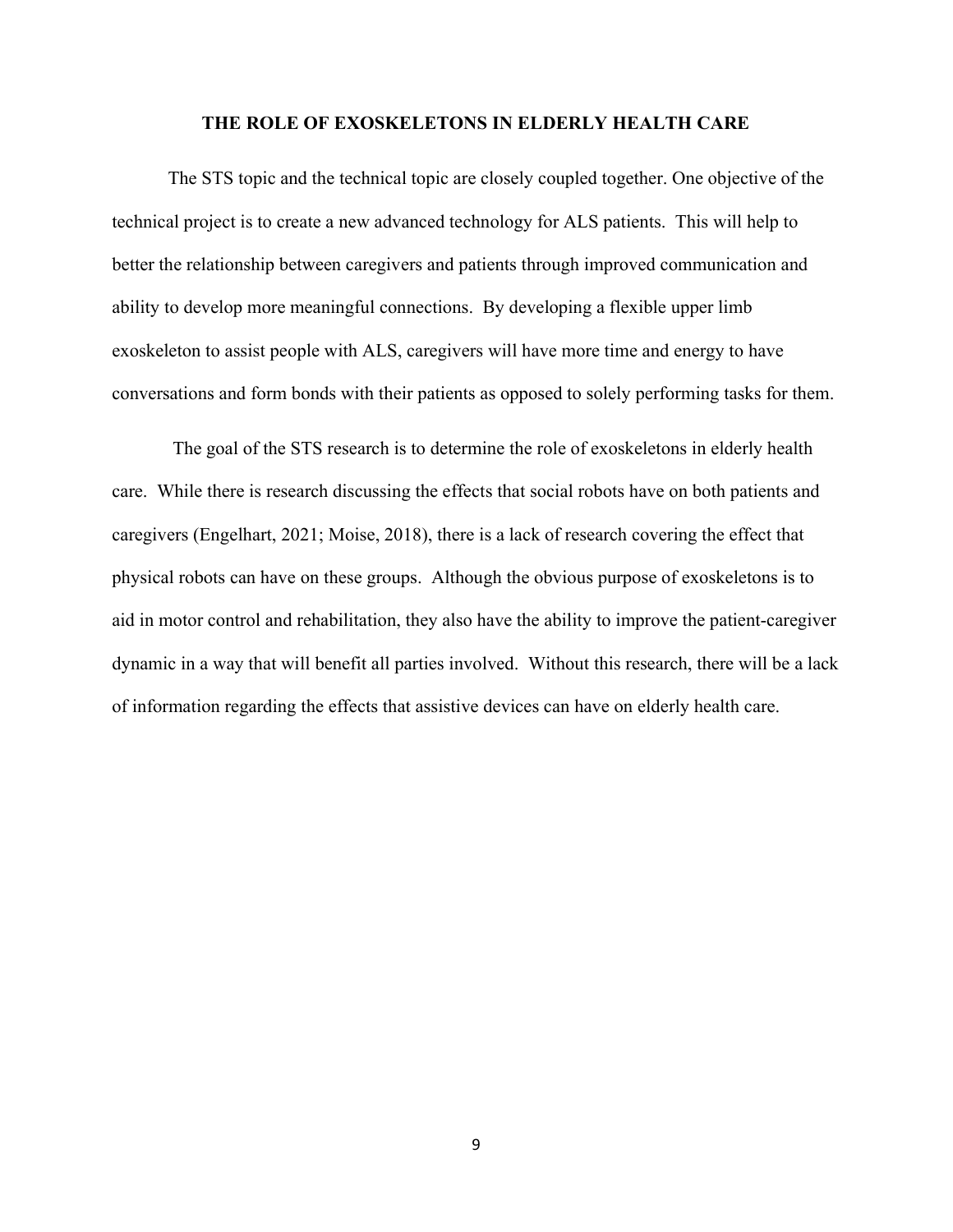### **REFERENCES**

Arnaert, A., Van Den Heuvel, B., & Windey, R. (2005). Health and social care policy for the elderly in Belgium. Geriatric Nursing, 26(6), 366-371. https://doi.org/10.1016/j.gerinurse.2005.09.019

Balasubramanian, R. (n.d.). The denavit hartenberg convention. Carnegie Mellon University.

Nazari, Isabella. (2021). Social construction of exoskeletons. [Figure 5]. Prospectus (Unpublished undergraduate thesis). School of Engineering and Applied Science, University of Virginia. Charlottesville, VA.

- Bijker, W. E., & Pinch, T. J. (1984). The social construction of facts and artifacts: Or how the sociology of science and the sociology of technology might benefit each other. Social Studies of Science, 14, 399–441. https://doi.org/10.1177/030631284014003004
- Engelhart, K. (2021). What robots can-and can't-do for the old and lonely. The New Yorker. https://www.newyorker.com/magazine/2021/05/31/what-robots-can-and-cant-do-for-theold-and-lonely
- Jarrasse, N., & Morel, G. (2012). Connecting a human limb to an exoskeleton. IEEE, 28(3), 697 709. 10.1109/TRO.2011.2178151
- Jenkins, C., & Dillman, D. (1995). Towards a theory of self-administered questionnaire design. In L. Lyberg, P. Biemer, M. Collins, E. DeLeeuw, C. Dippo, N. Schwarz, & D. Trewin (Eds.). Survey Measurement and Process Quality (pp. 165-196). New York: Wiley-Interscience. https://doi.org/10.1002/9781118490013.ch7.

Kiernan, M., Vucic, S., Cheah, B., Turner, M., Eisen, A., Hardiman, O., Burrell, J., & Zoiny,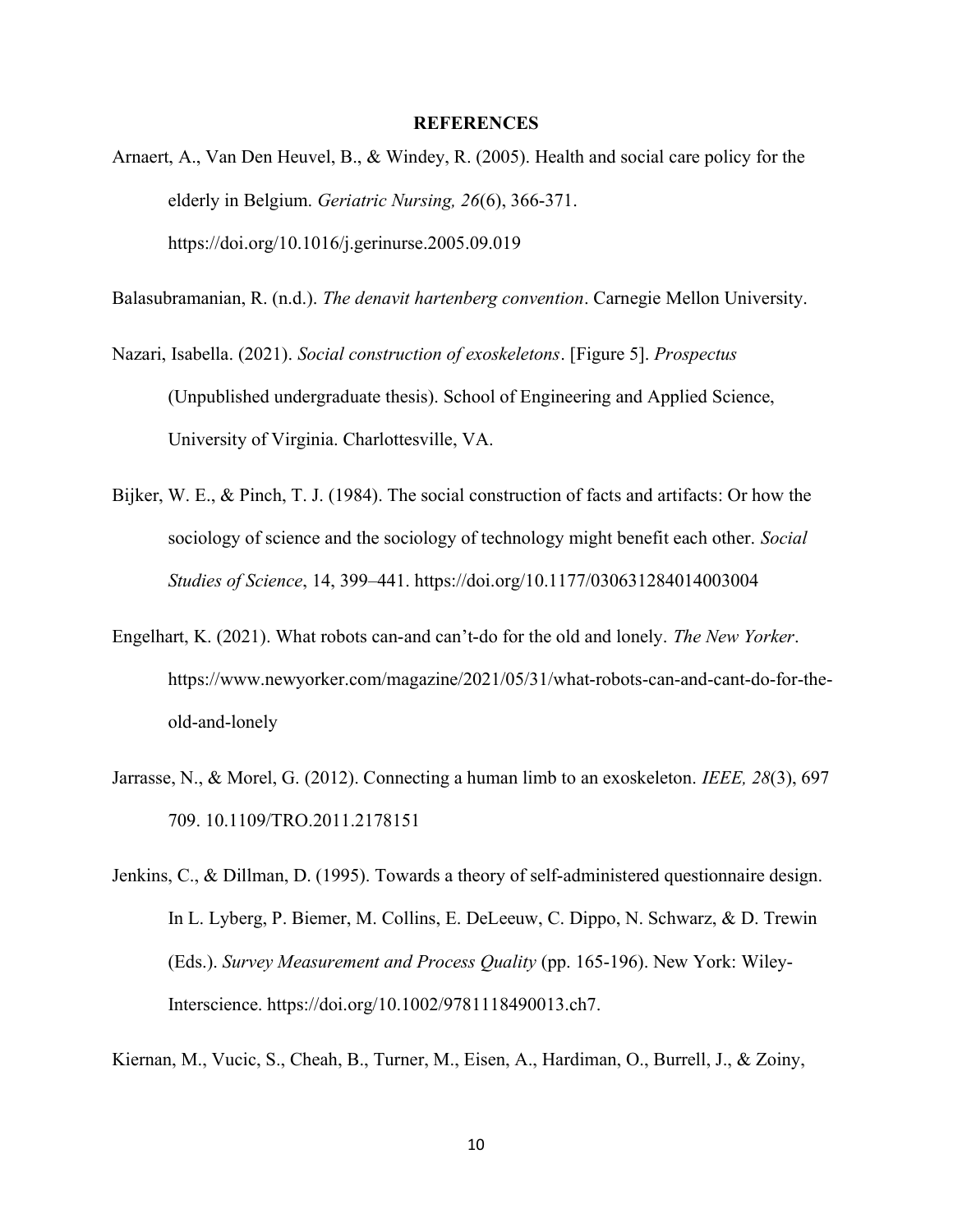M. (2011). Amyotrophic lateral sclerosis. The Lancet, 377(9769), 942-955. https://doi.org/10.1016/S0140-6736(10)61156-7.

- Law, J., & Callon, M. (1988). Engineering and sociology in a military aircraft project: A network analysis of technological change. Social Problems, 35(3), 284–297. https://doi.org/10.2307/800623
- Mirvakili, S., & Hunter, I. (2018). Artificial muscles: Mechanisms, applications, and challenges. Advanced Materials, 30(1704407), 1-28. https://doi.org/10.1002/adma.201704407
- Moise, I. (2018, May 28). For the elderly who are lonely, robots offer companionship. Wall Street Journal. https://on.wsj.com/3kvnYDU
- Nazari, Isabella. (2021). Actuator design plan. [Figure 1]. Prospectus (Unpublished undergraduate thesis). School of Engineering and Applied Science, University of Virginia. Charlottesville, VA.
- Nazari, Isabella. (2021). Network of patient-caregiver relationships. [Figure 4]. Prospectus (Unpublished undergraduate thesis). School of Engineering and Applied Science, University of Virginia. Charlottesville, VA.
- Nazari, Isabella. (2021). Social construction of exoskeletons. [Figure 5]. Prospectus (Unpublished undergraduate thesis). School of Engineering and Applied Science, University of Virginia. Charlottesville, VA.
- Perry, J., Rosen, J., & Burns, S. (2007). Upper-limb powered exoskeleton design. *IEEE/ASME* Transactions on Mechatronics, 12(4), 408-417. doi: 10.1109/TMECH.2007.901934.